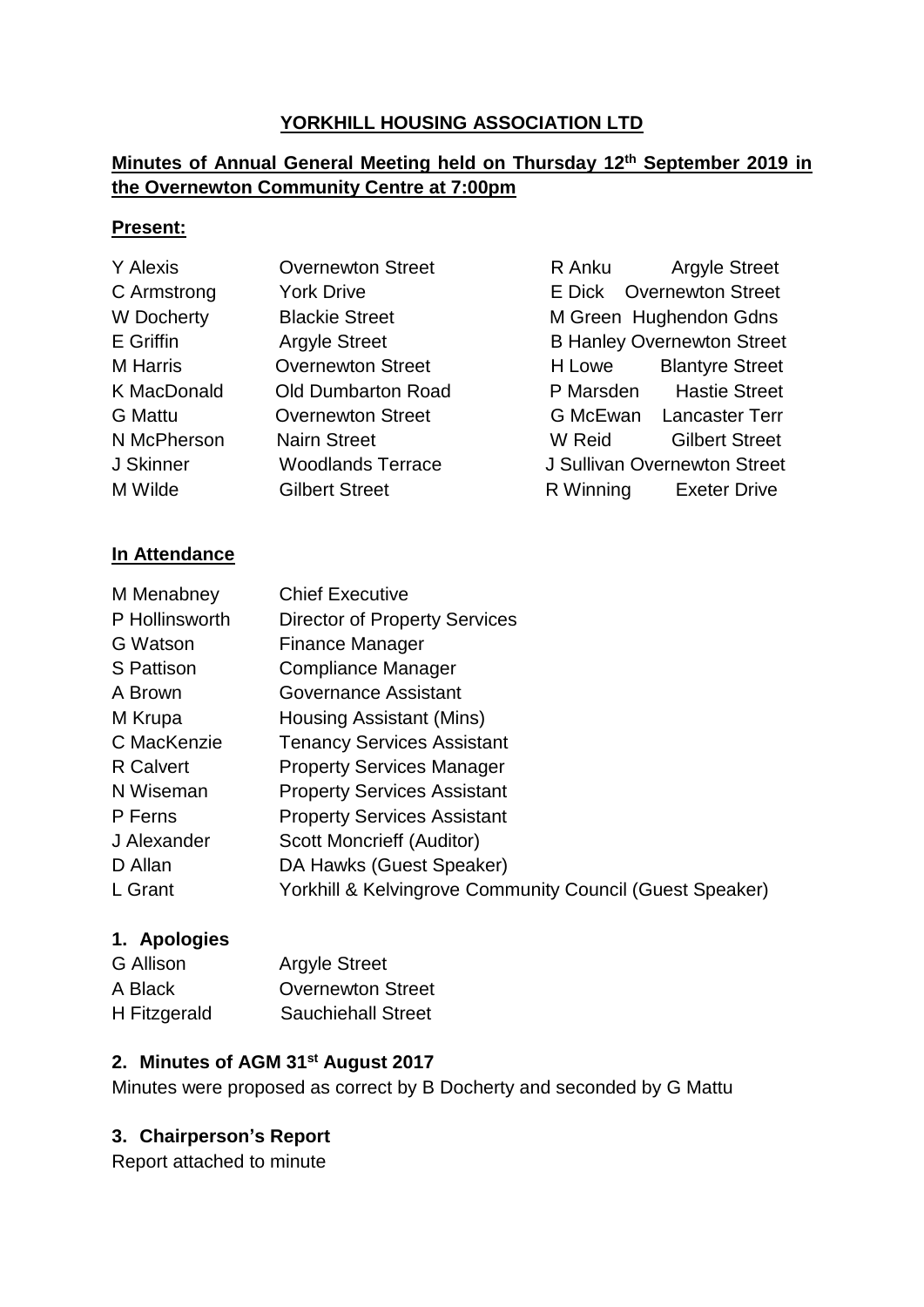# **4. Auditors Report and Presentation of 2018-19 Annual Accounts**

J Alexander of Scott-Moncrieff Auditors presented the 2018-19 Annual Accounts and the Auditors Report.

Members were talked through the accounts noting the Association had achieved a small surplus of £154,000.

Key points were noted:

- The rent increase of 2.5% had increased turnover by £22,000
- Operational expenses have increased as new staff members have been appointed
- Investment costs were significantly higher than the previous year mainly due to installing new smoke alarms to comply with new legislation
- Pension liabilities are included as exact figures were made available to the Association for the first time
- Debtors have increased, a common feature across the sector
- Creditors were higher than normal, due to contractors' payments going out after the year end
- The Association has just over £8m in assets and a bank balance of £2.8m

Regarding the Audit, J Alexander advised that she was giving the Association a clean bill of health again this year. It was a clean audit opinion, the Association is fully compliant with Accounting regulations & practices and in a healthy financial position.

J Alexander thanked all the staff for their co-operation during the Audit period and particularly Gary Watson, Finance Manager. She said everything had been ready and organised in time ensuing a smooth audit period.

M Green thanked the auditor for her clear presentation.

# **5. Re-appointment of Auditors**

M Green advised that the Management Committee had recently conducted a review of audit services and three firms had submitted tenders.

Scott-Moncrieff had been the Management Committee's preferred option on the basis of service and value.

M Green proposed that Scott-Moncrieff be re-appointed as Auditors for 2019 – 20, this was seconded by C Armstrong and agreed by all members present. Scott-Moncrieff are therefore re-appointed as Yorkhill Housing Association's Auditors.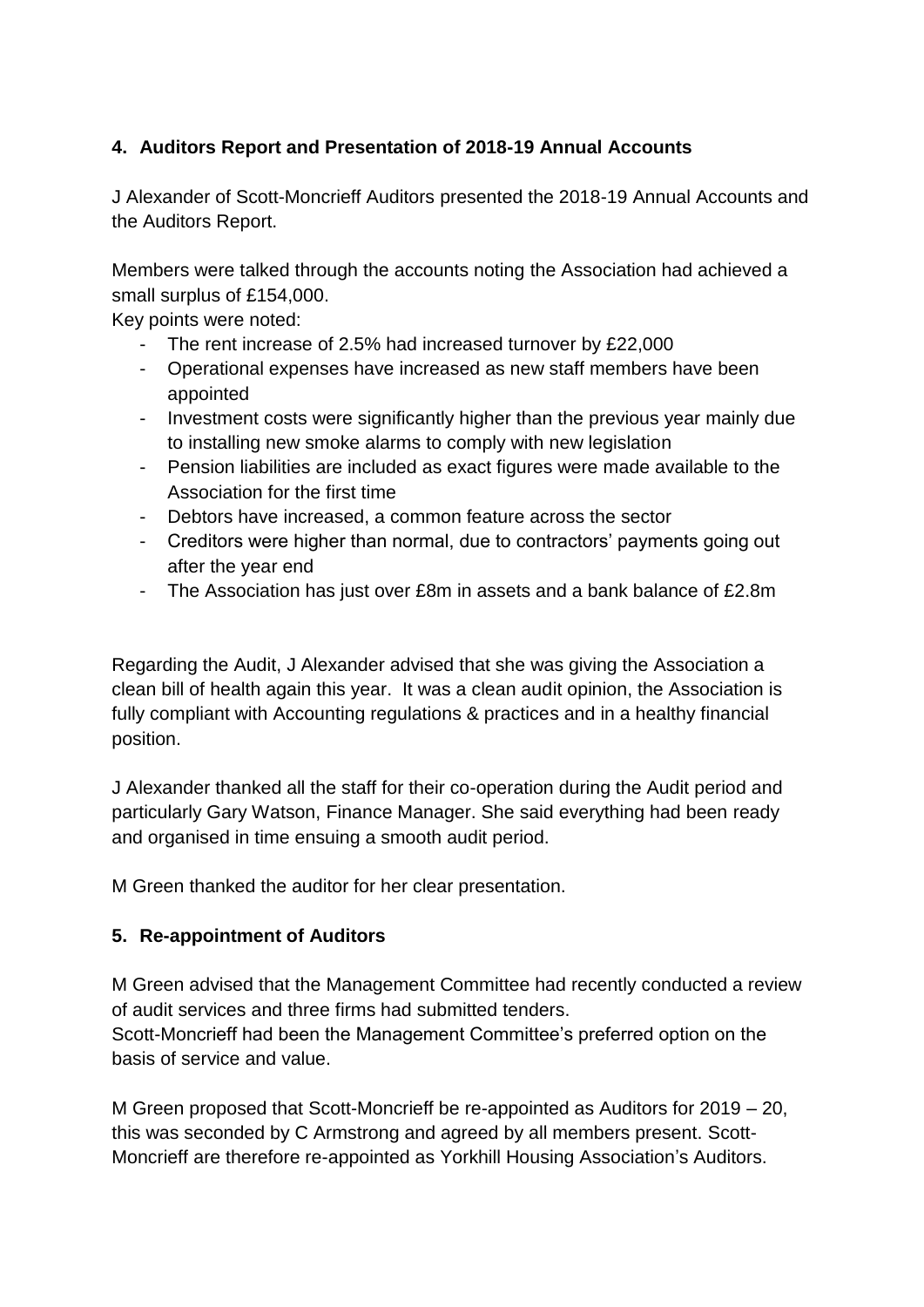#### **6. Election of Management Committee**

M Menabney confirmed the election arrangements as follows:

As per the Associations rules, a third of the Management Committee must stand down. The four retirals were confirmed as John Gordon, Kyle Whyte, Helene Fitzgerald and Malcolm Green. All four agreed to stand for re-election.

Grant McEwan who was a co-opted member last year also retired and was nominated to stand for election.

Nominations were also received from local tenants Michael Harris, Yvonne Alexis and Janette Sullivan.

In total, eight members stood for election. As there were ten vacancies, all nominees were therefore elected to the Management Committee without the need for a ballot.

M Menabney thanked K Whyte and J Gordon for their service of 4 years and 15 years respectively and conveyed the Association's best wishes to them both.

#### **7. Prize Draw Winners**

The prize draw took place and the winners were:

K McDonald – Old Dumbarton Road E Dick – Overnewton Street M Harris – Overnewton Street

Each member won a £40 voucher for the store of their choice.

*At 7.30pm, Malcolm Green confirmed the conclusion of formal business and advised there would be a short interval of 15 minutes before the guest speakers made their presentations.*

*At 7.45pm, Malcolm Green advised members the Management Committee had held a special meeting with the sole purpose of electing office bearers. He had been re-elected as Chair, Colin Armstrong as vice-chair, Bob Winning as Secretary and Helene Fitzgerald as Treasurer.* 

#### **8. Presentation from DA Hawks**

The first presentation was from David of DA Hawks who have been working in the area since 2016. Their role is to assist the Association in deterring the gulls who have been nesting on roofs and causing problems for residents and contractors.